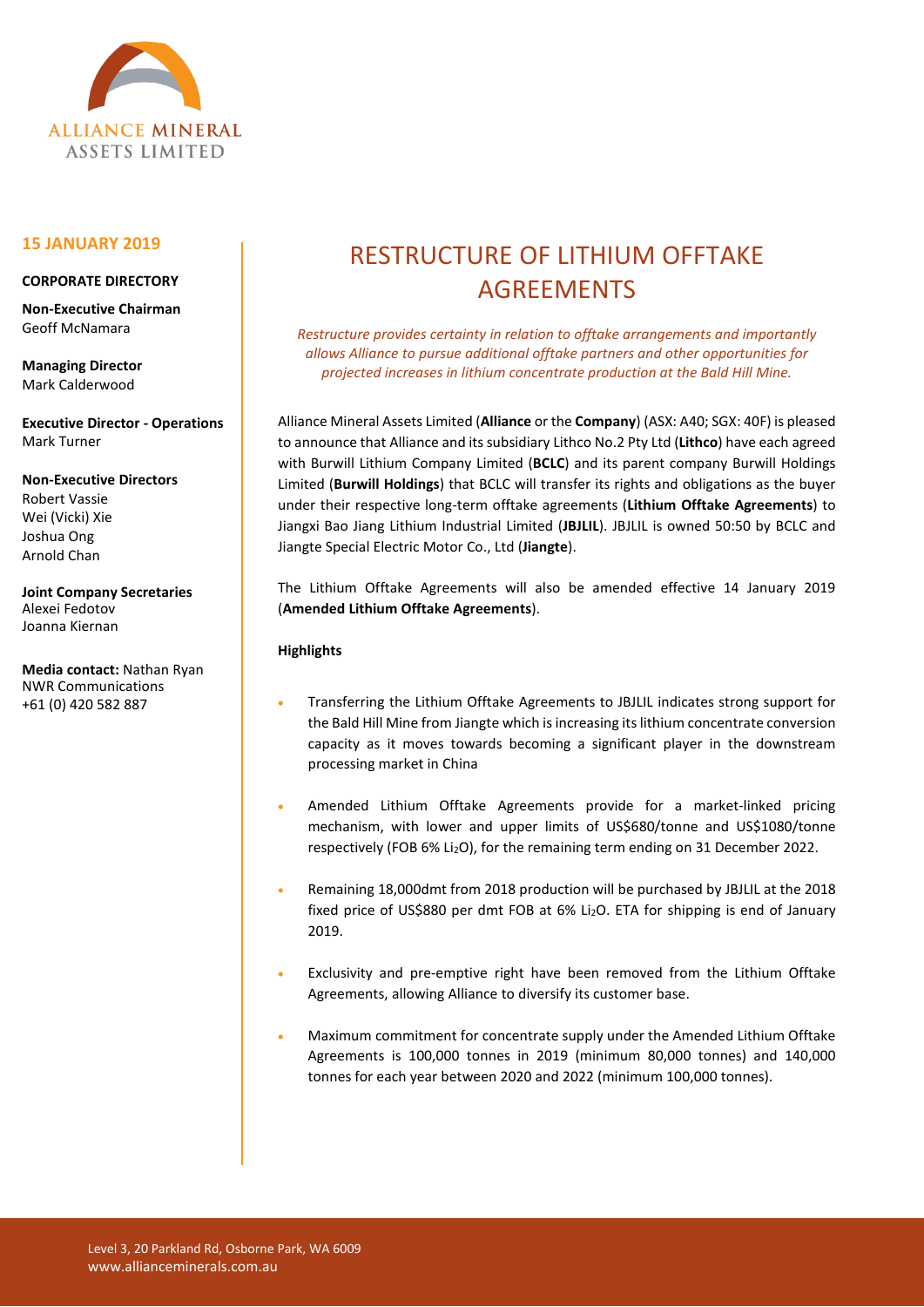

- Alliance is seeking new offtake partners to purchase remaining Stage 1 lithium and Stage 2 lithium concentrate production. Offtake interest has been strong as there is limited uncommitted, high quality, spodumene available from producers for 2019.
- Repayments of outstanding interest free offtake prepayments (US\$8.8million)<sup>[1](#page-1-0)</sup> frozen until 2021. Offtake prepayments remain interest free and repaid at the rate of 15% of the value of each lithium concentrate shipment from 1 January 2021 until repaid.
- Revised mine schedule for 2019 and 2020 to accommodate increased ore processing rates expected in the third quarter of 2019.
- Production guidance for the period January to June 2019 increased to between 65,000dmt to 80,000dmt lithium concentrate from 55,000dmt to 60,000dmt for the six months between July and December 2018.

# **Mark Calderwood, Managing Director said:**

*"The offtake agreement transfer from Burwill to JBJLIL is a good outcome for Alliance as it provides certainty for the demand of our premium quality spodumene concentrate while simultaneously freeing us up to sell approximately 50% of our annual production to other customers. We continue to see a high level of interest in the premium spodumene concentrate which Bald Hill produces and this demand coincides well with our projected increases in lithium concentrate production from Q3 2019 onwards."*

## **Terms of the Amended Lithium Offtake Agreements**

Key terms of the amended Lithium Offtake Agreements are outlined below:

- Price revised from US\$880/dmt (FOB on 6% Li2O) (in 2018 to a market-linked pricing mechanism with a minimum price of US\$680/dmt FOB and a maximum price of US\$1,080/dmt (FOB on 6% Li2O) from February 2019 until 31 December 2022.
- Pricing formula agreed with pricing for February to June 2019 to be based on the average October to December 2018 lithium carbonate pricing. Pricing formula for July to September 2019 will be based on the average of May to June 2019 lithium carbonate pricing. For October to December 2019, the pricing formula will be referenced from both lithium carbonate and lithium hydroxide prices. If not agreed, the higher of US\$880 per dmt or the floating price will apply.
- Price for each of the years 2020 to 2022 will be set by a formula with reference to market prices for comparable spodumene.
- Outstanding prepayments of US\$8.8 million from BCLC frozen until 2021. Offtake prepayments remain interest free and repaid at the rate of 15% of the value of each lithium concentrate shipment from 1 January 2021 until repaid.

**.** 

<span id="page-1-0"></span><sup>&</sup>lt;sup>1</sup> As at the date of the Amended Lithium Offtake Agreement.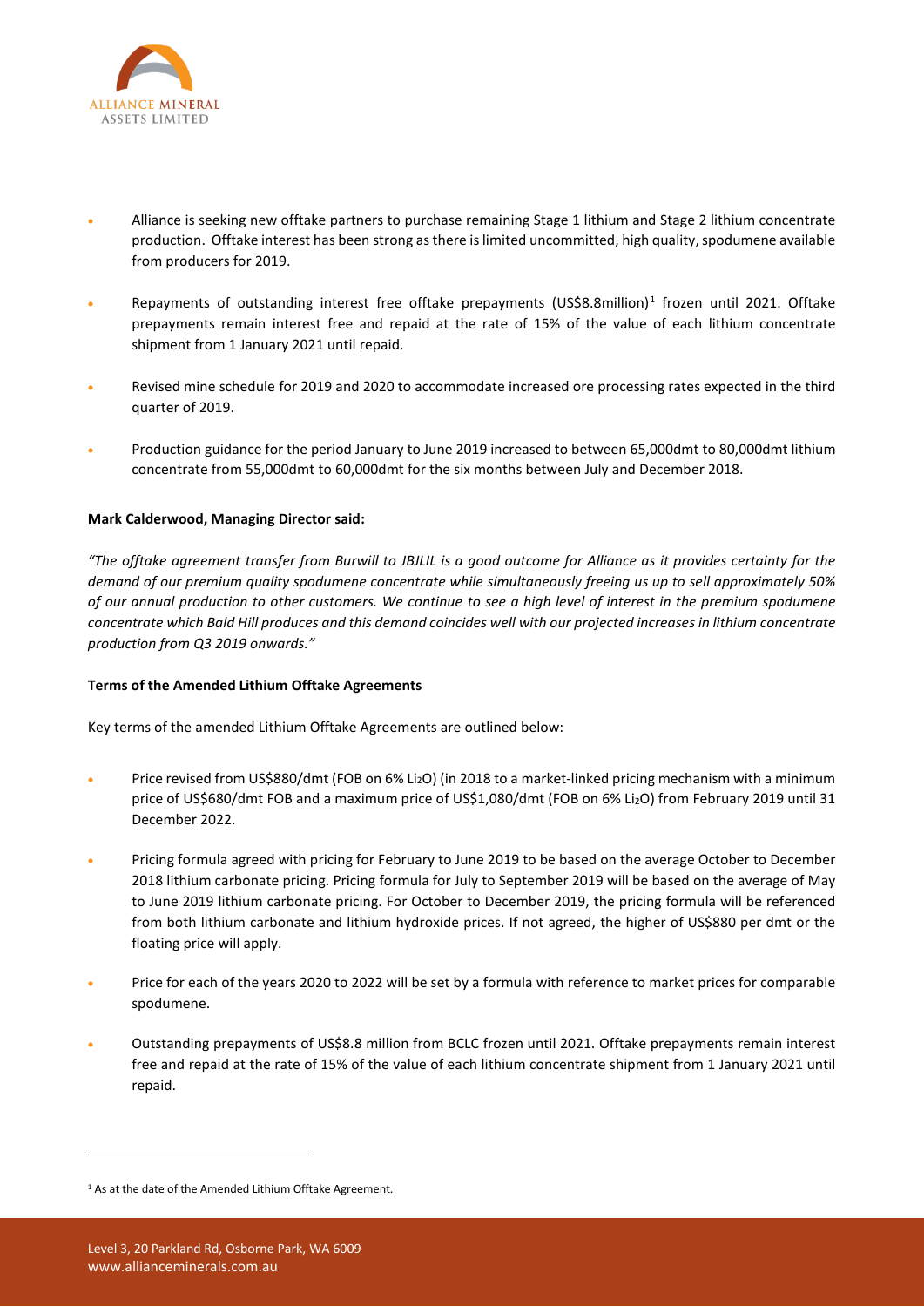

- JBJLIL committed to take the first 10,000dmt shipment under the Amended Lithium Offtake Agreements in February 2019.
- Exclusivity for all Bald Hill product sales removed with Amended Lithium Offtake Agreements now providing for a minimum and maximum tonnage.
	- 2019 lithium concentrate quantity committed to JBJLIL is between a minimum of 80,000dmt and a maximum of 100,000dmt (at Alliance's election) to match the conversion capacity of the JBJLIL lithium carbonate conversion facility.
	- o 2020 to 2022 lithium concentrate committed to JBJLIL is between 100,000dmt and 140,000dmt (at Alliance's election) to match intended increased lithium concentrate production at the Bald Hill Mine and conversion capacity at the JBJLIL lithium carbonate conversion facility.
- Exclusivity and pre-emptive right have been removed allowing Alliance to diversify its customer base.
- Jiangte<sup>[2](#page-2-0)</sup> and Burwill Holdings will guarantee the obligations of JBJLIL severally in equal proportions.

# **Additional Offtake**

As a result of the removal of the pre-emptive right and exclusivity, Alliance has commenced discussions with other parties for the balance of Stage 1 and Stage 2 lithium concentrate production from the Bald Hill Mine.

## **About Jiangxi Bao Jiang Lithium Industrial Limited**

JBJLIL is an incorporated joint venture between Jiangte and Burwill Holdings. JBJLIL operates one of the three large lithium concentrate convertors at the 30 hectare Jiangte owned facility in Yuan Zhou District, Yichun, Jiangxi. When fully operational, the single JBJLIL joint venture converter should be capable of processing about 10,000tonnes of spodumene concentrate per month. The lithium concentrate converter was constructed in June 2018 and includes advanced technologies in the area of the kiln and evaporation processes to achieve industry minimum standard emissions of H2S and CO2 from tail gas.

Jiangte, through its wholly-owned subsidiaries in China, Europe and Japan, is engaged in the R&D, production and sales of specialised electric motors and the production of lithium battery cathode material, electric automobile drive motor and control systems, and electric vehicles. Jiangte owns two conversion plants (including JBJLIL) in Yichun with total nameplate capacity of 45,000tpa of lithium salts from spodumene and lepidolite. It is listed on Shenzhen Stock Exchange and has a market capitalisation of approximately 10B RMB (A\$2.0B).

Burwill Holdings is a Hong Kong-based investment holding company principally engaged in commodities trading. It has been listed on the Hong Kong stock exchange since 1983.

## **December Quarter Production and Guidance**

Production for the December 2018 quarter was impacted by the combination of slower than anticipated turnover of mining benches resulting in low grade feed to the plant and a shortage of water in late November and early December 2018.

1

<span id="page-2-0"></span> $2$  Jiangte's guarantee is subject to Jiangte shareholder approval to be obtained within 30 days.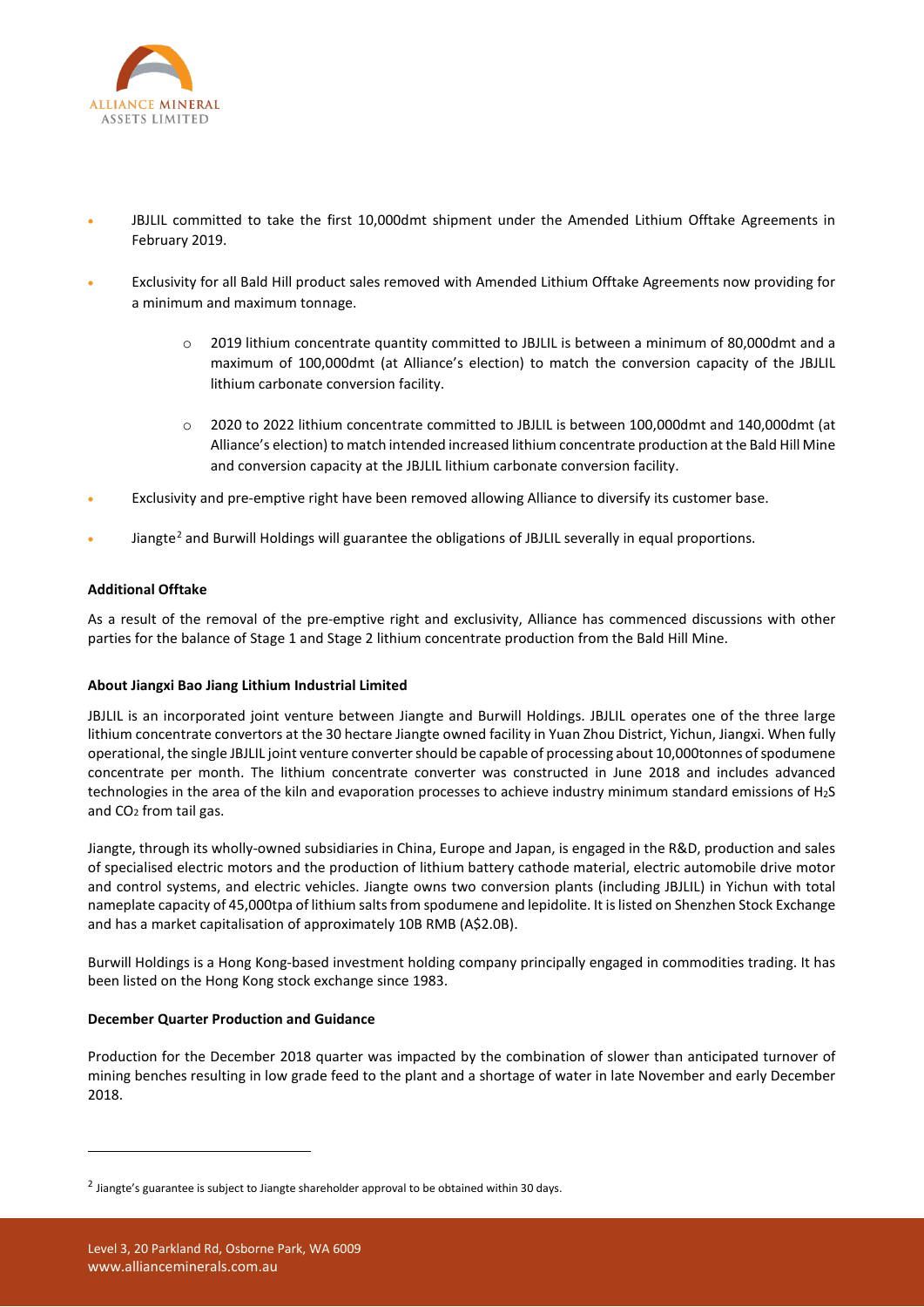

Lithium concentrate production was approximately 22,570 wmt resulting in a 7% shortfall on July to December 2018 guidance<sup>[3](#page-3-0)</sup> and a 20% reduction in production compared to the September 2018 quarter.

During the last three weeks of December 2018, improved water management, lower strip ratio and improved grade from the pit resulted in a significant lift in the production rate to an average of approximately 420 tonnes of lithium concentrate per day which is consistent with the production target for the March 2019 quarter. Production for the first thirteen days of January 2019 has averaged 410tpd with a concentrate grade of 6.2% Li2O.

Lithium concentrate production guidance for the period January to June 2019 is between 65,000dmt to 80,000 dmt.

## **Stage 2 Plant Upgrade – Fines Circuit**

Work on the Front End Engineering Design (**FEED**) works for Stage 2 of the plant upgrade, which involves lowering the Dense Media Separation (**DMS**) bottom size from 1mm to 0.5mm, is continuing to schedule. The overall effect of this expansion phase will be an increase in plant processing capacity from the current 220tph to 300tph.

The flowsheet and equipment selection for the new fines plant has been finalised, and ordering of long lead mechanical equipment items has commenced. It is expected that commissioning of the fines circuit will commence in the first half of the third quarter of 2019.

#### **Revised Mining Schedule for 2019 and 2020**

A revised medium-term mining schedule for 2019 and 2020 has been completed to accommodate increased ore processing rates expected in the third quarter of 2019 as a result of the completion of the Stage 2 plant upgrade. The key metrics detailed below for 2019 and 2020 represent the current medium-term forecast based on the current mining and processing schedules, which may be subject to change during the period.

|                                                            | 2019    | 2020     | <b>Total/Avg</b> |
|------------------------------------------------------------|---------|----------|------------------|
| Waste Mined                                                | 27.5Mt  | 13.1Mt   | 40.6Mt           |
| Strip Ratio W:O                                            | 11.5    | 4.4      | 7.5              |
| Ore Mined                                                  | 2.4Mt   | 3.0Mt    | 5.4Mt            |
| Ore Processed                                              | 1.8Mt   | $2.1$ Mt | 3.9Mt            |
| SC6% Produced (6% Li <sub>2</sub> O), tonnes               | 180,000 | 240,000  | 420,000          |
| Concentrate Produced (Ta <sub>2</sub> O <sub>5</sub> ), Lb | 330,000 | 470.000  | 800,000          |
| Operating cost/tonne SC6% AUD <sup>(1)</sup>               | 800     | 550      | 657              |
| Operating cost/tonne SC6% USD(2)                           | 585     | 400      | 480              |

1) Estimated total operating costs per tonne of spodumene concentrate (SC6%). All mining, processing, haulage, port and administrative costs after tantalum by-product credits. No allowances made for stockpiles or pre-strip capital adjustments. These are a non-IFRS measure of the direct costs incurred.

- 2) USD:AUD exchange rate of 0.73:1.0 assumed.
- 3) Sustaining capital expenditure not included, however this is estimated as a total of A\$8.3million over the two years.

**.** 

<span id="page-3-0"></span><sup>&</sup>lt;sup>3</sup> Refer September 2018 Quarterly Activities Report lodged by Tawana Resources NL on the ASX on 31 October 2018 and the Announcement titled *Bald Hill Mine Operational Update* lodged on SGX on 5 November 2018.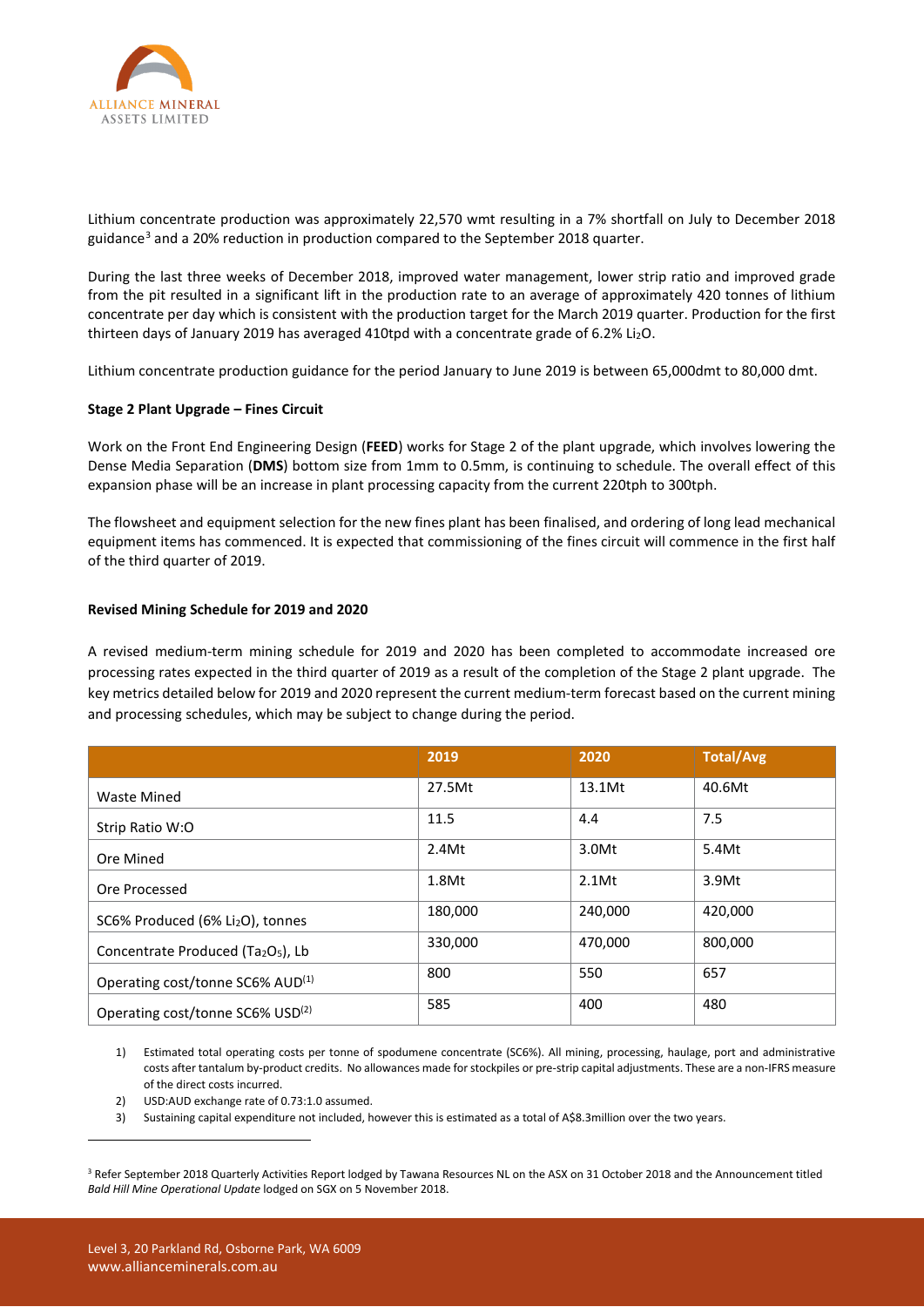

Alliance intends to release six monthly production guidance moving forward.

Total Lithium Ore Reserves as stated at 6 June 2018 are 11.3Mt of lithium ore at 1.01% Li2O and 160ppm Ta2O5. Tantalum Ore Reserves stated at 6 June 2018 are 2.0Mt at 313ppm Ta<sub>2</sub>O<sub>5</sub>.

**Mark Calderwood Managing Director**

#### **Interests of Directors, Managing Director and Chief Executive Officer, and Controlling Shareholders**

None of the Directors and the Managing Director and Chief Executive Officer of the Company or their associates has any interest, direct or indirect, in the Amended Lithium Offtake Agreements, save for their respective shareholding interests (if any) in the Company. The Company has no controlling shareholders as at the date of this announcement.

#### **Competent Persons Statement**

The Ore Reserves underpinning the Mine Schedule has been prepared by a Competent Person in accordance with the JORC Code (2012) edition and was released by the Company on SGX and by Tawana Resources NL on ASX on 6 June 2018 in an announcement titled "Lithium Ore Reserve Increase of 105% at Bald Hill" and further released in the Company's Independent Qualified Person's Report on SGX on 10 August 2018 and updated on 16 August 2018 and is available at [www.allianceminerals.com.au](http://www.allianceminerals.com.au/) and [www.asx.com.au](http://www.asx.com.au/) and [http://www.sgx.com.](http://www.sgx.com/) Alliance confirms that it is not aware of any new information or data that materially affects the information included in the original announcements and, in the case of the Ore Reserves, that all material assumptions and technical parameters underpinning the estimates in the relevant market announcement continue to apply and have not materially changed.

#### **Forward-Looking Statements**

This announcement contains certain forward-looking statements and projections including regarding estimated resources and reserves, production and operating costs profiles, capital requirements and strategies and corporate objectives. Such forward-looking statements/projections are estimates and should not be relied upon as a representation or warranty, express or implied, of Alliance. They are not guarantees of future performance and involve known and unknown risks, uncertainties and other factors many of which are beyond the control of Alliance. The forward-looking statements/projections are inherently uncertain and may therefore differ materially from results ultimately achieved.

While the information contained in this announcement has been prepared in good faith, neither Alliance nor any of its directors, officers, agents, employees or advisors make any representation or given any warranty, express or implied as to the fairness, accuracy or completeness of the information or for any of the opinions contained in this presentation or for any errors, omissions or misstatements or for any loss, howsoever arising, from the use of the information in this announcement. Alliance disclaims any obligation to update or revise any forward-looking statements based on new information, future events or otherwise except to the extent required by applicable laws.